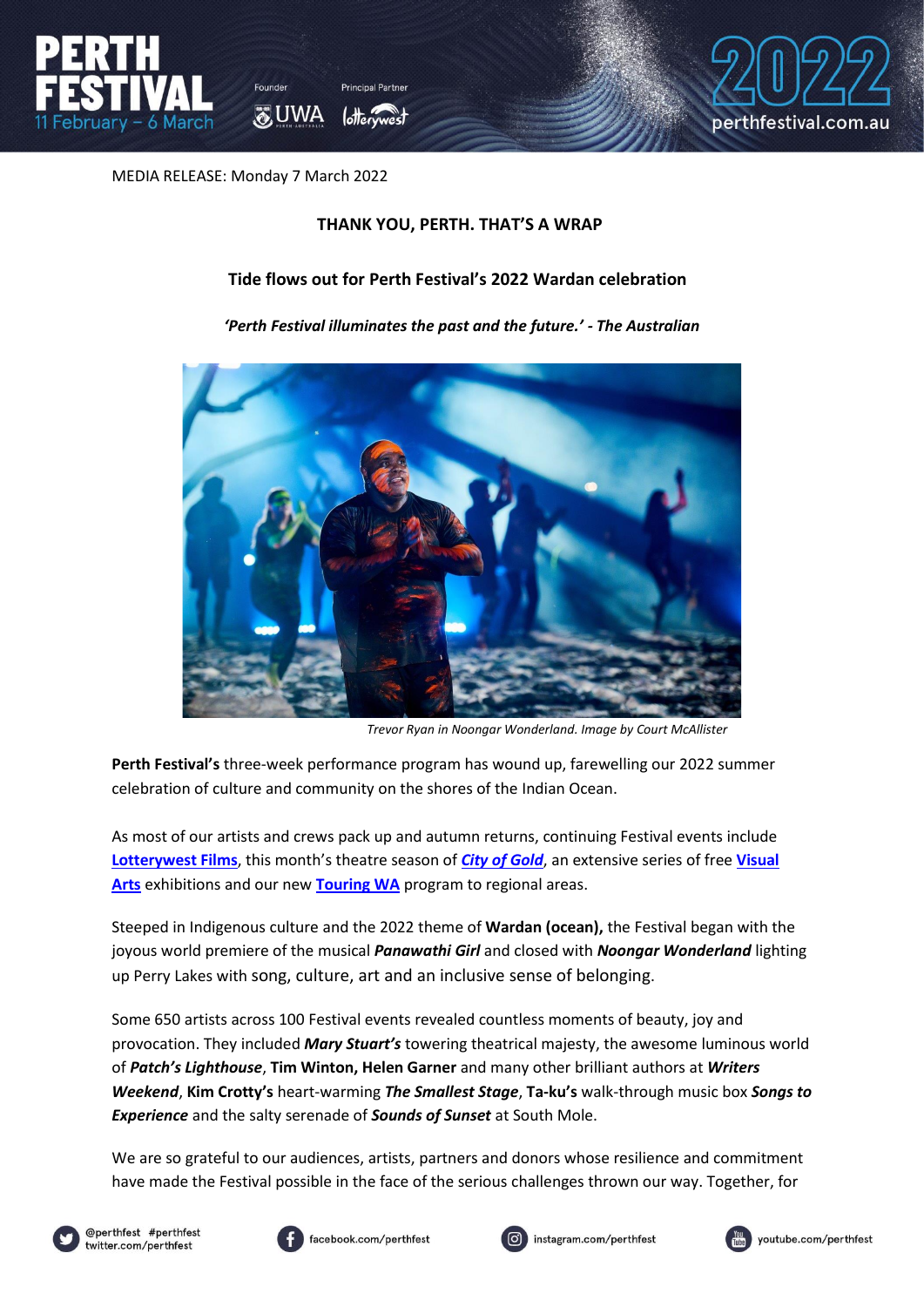the second year running, we have navigated a pandemic to safely share the bonds of culture and community.

**O** UWA

Festival **Artistic Director Iain Grandage** says: 'It has been a privilege to be able to put on this Festival in these times - to witness the joy of our artists who have been thrilled by such enthusiasm from our audiences. We understand how tough it has been for so many people in so many ways and we hope this has been a Festival to offer comfort and joy through the shared stories of this place. We now turn our gaze skyward to the dreams of Festival 2023 and its theme Djinda (stars).'

Perth Festival is Australia's longest-running cultural festival, founded by **The University of Western Australia** and supported through the State Government through **Principal Partner Lotterywest**.

**Lotterywest Films** continues until April 3 at **UWA Somerville**, where triple-Oscar nominee *Flee* is screening this week only. Ongoing exhibitions around the galleries include *Isaac Julien* at **John Curtin Gallery**, *Undertow* at **Fremantle Arts Centre**, *Sonia Kurarra* at **Lawrence Wilson Art Gallery** and **Amrita Hepi's** *Monumental* at **Perth Institute of Contemporary Arts**.

This year, we have taken the Festival on the road with our inaugural **Touring WA** program to Bunbury, Albany and Karratha, supported by **Minderoo Foundation**. The one-man hit comedy *JALI* tours to **Bunbury Regional Entertainment Centre** on 8-9 March and at the **Red Earth Arts Precinct** in Karratha on 17 March. A series of award-winning international films from our hugely successful Lotterywest Films program, including *Flee*, also are showing in Karratha.

**FILM BOOKINGS AND FESTIVAL INFO:** *[perthfestival.com.au](https://www.perthfestival.com.au/)* **Clic[k here for highlights](https://cloud.perthfestival.com.au/index.php/s/WvJOKlv8qtJ98js) images and [here](https://www.perthfestival.com.au/media) for media resources and images.** 

**For further information, interviews or images please contact: Stephen Bevis +61 8 6488 8618 / 0448 927 281**  [sbevis@perthfestival.com.au](mailto:sbevis@perthfestival.com.au)

Perth Festival acknowledges the Noongar people who continue to practise their values, language, beliefs and knowledge on their kwobidak boodjar. They remain the spiritual and cultural birdiyangara of this place and we honour and respect their caretakers and custodians and the vital role Noongar people play for our community and our Festival to flourish.

#### **ABOUT PERTH FESTIVAL**

Founded in 1953 by The University of Western Australia, Perth Festival is the longest running international arts festival in Australia and Western Australia's premier cultural event. The Festival has developed a worldwide reputation for excellence in its international program, the presentation of new works and the highest quality artistic experiences for its audience. For 70 years, the Festival has welcomed to Perth some of the world's greatest living artists and now connects with hundreds of thousands of people each year.

Iain Grandage is the Artistic Director 2020–24.









perthfestival.com.au